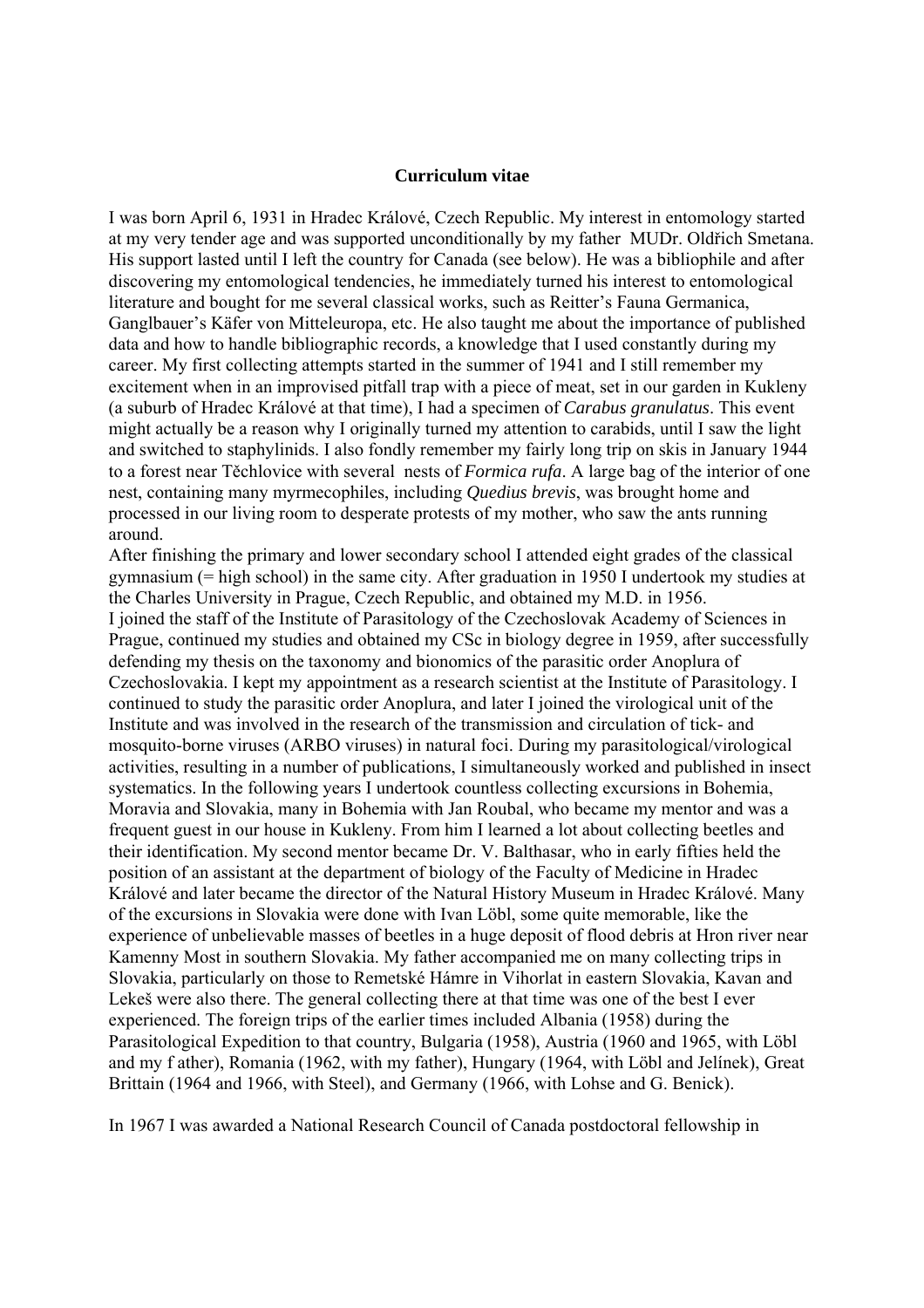entomology at the Entomology Research Institute in Ottawa. During the two years tenure of this fellowship I completed a large monograph "Revision of the tribe Quediini of America north of Mexico", which was published later in 1971 in Ottawa. During that time I did extensive collecting in almost all provinces of Canada (except Newfoundland and the Maritimes), and in many states of western United States (Alaska, Washington, Oregon, California, Nevada ,Idaho Arizona, New Mexico, Montana), and in the east in Virginia, North Carolina, South Carolina, Georgia , Florida, Alabama, Mississippi and Lousiana.

After returning to Czechoslovakia in the fall of 1969 I joined in 1970 the staff of the Department of Entomology of the National Museum in Prague as a research scientist. My responsibilities there were primarily concerned with the systematics, bionomics and zoogeography of the coleopterous groups Staphylinoidea and Adephaga. I was a member of the first entomological expedition of the National Museum to Iran in 1970.

In 1971 I returned to Canada. I was appointed as a research scientist at the Entomology Research Institute in Ottawa with responsibilities for aquatic Coleoptera (particularly the family Hydrophilidae) and the family Staphylinidae. In addition to the research in the taxonomy, phylogeny and zoogeography of these groups of beetles, I also participated in the National Identification Service providing identifications in all aquatic and several nonaquatic families of beetles. Upon request, I provided consultations and expertise in specific taxonomic and related problems and cooperated with numerous scientists in my field all over the world. I served for about 15 years as the Curator of the Coleoptera part of the Canadian National Collection of Insects. I retired from service in 1999, but continued and still continue to pursue my scientific program (see below) at the same institution.

Since 1980 I became quite interested in the staphylinid fauna (particularly of the subtribes Quediina and Staphylinina) of southeastern Asia, particularly of China. In pursuing these projects, I worked in Japan (1980, together with Löbl, and 1991), in the Nepal Himalaya (1981, 1982, 1983, 1984, together with Löbl, and in 1985), in northern Borneo (1987, 1988, together with Löbl), in Taiwan (1990, 1991, 1992, 1994, 1995) and in mainland China (1994, 1996, 1998, 2000, 2002, 2005). Many papers by myself and other researchers were published based on material collected, including large mongraphs of the staphylinid subtribe Quediina of the Himalaya (1988) and of Taiwan (1995) and a series of papers on various Chinese members of the subtribes Quediina and Staphylinina (the first series has now 47, the second 26 parts)

I am one of the two Editors of eight volumes of the Catalogue of Palaearctic Coleoptera, published from 2003 to 2013.

I am the author or joint author of about 370 publications, many of which are large taxonomic monographs of certain groups of beetles.

I am a Fellow of the Royal Entomological Society of London and a member of Czech Entomological Society, Asociación Europea de Coleopterología, Coleopterological Society of Japan, and Wiener Coleopterologen Verein.

I am trying to keep myself physically fit, I am still playing volleyball on regular basis (together with my three sons and two grandchildren we can put together a complete "Smetana team"), I do